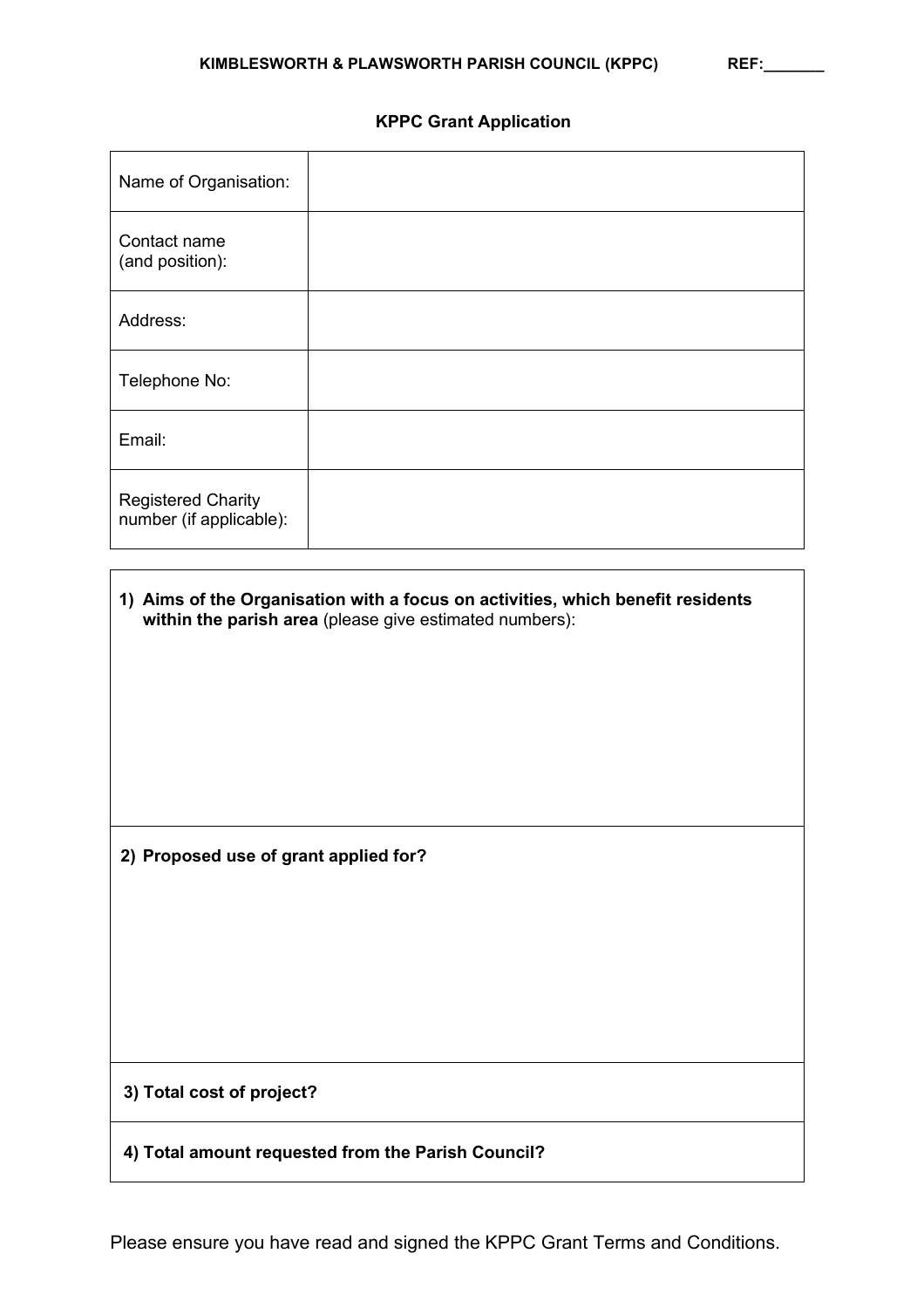| 5) How will the shortfall be met?                                  |  |
|--------------------------------------------------------------------|--|
| Please detail any other funding applications (pending or approved) |  |

| Signature:         |  |
|--------------------|--|
| <b>Print Name:</b> |  |
| Date:              |  |

*This application must be accompanied (if applicable) by a copy of:*

- *your organisation's constitution,*
- *the latest set of annual accounts,*
- *accompanying bank statements (last two months or last annual),*
- *our Terms and Conditions (signed by you)*

Please return this application form to:

**[clerk@kimblesworthandplawsworthparishcouncil.co.uk](mailto:clerk@kimblesworthandplawsworthparishcouncil.co.uk)**

*Please read the Terms and Conditions carefully and make sure you understand them all.*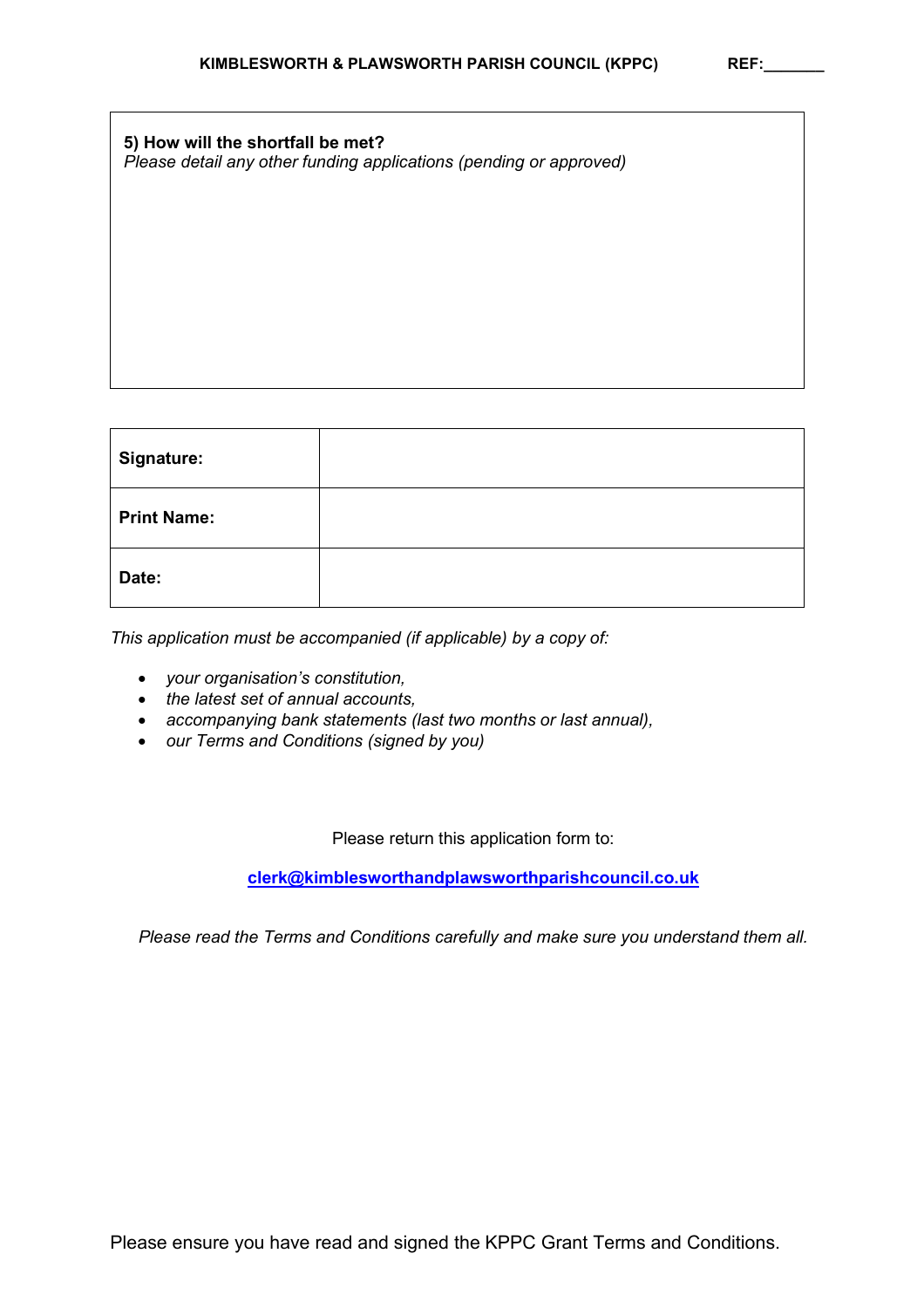# **Terms and Conditions**

- 1. You must hold the grant on trust for the Parish Council (referred to as "we" or "us") and use it only for your project, as described in your application, or otherwise agreed with us.
- 2. Where requests for a grant/donation are agreed, we shall determine the amount.
- 3. You must provide us promptly with any information and reports we require about the project and its impact, both during and after the end of the project. We may request that applicants provide written feedback explaining how the grant/donation has benefitted their group/organisation.
- 4. You must act lawfully in carrying out your project, in accordance with best practice and guidance from your regulators, and follow any guidelines issued by us about the project or use of the grant.
- 5. Recognitions of the grant/donation from us must be made in any publicity by you.
- 6. You must immediately return any part of the grant that is not used for your project, or which constitutes unlawful state aid.
- 7. Where your project involves working with children, young people, or vulnerable adults, you are required to adopt a safeguarding policy and carry out background checks for all employees, volunteers, and trustees, as required by law.
- 8. We will not commit to any continuing expenditure after an initial grant award.
- 9. The grant is not consideration for any taxable supply for VAT purposes.
- 10. We have no liability for any costs or consequences incurred by you or third parties that arise directly or indirectly from the project, nor from non-payment or withdrawal of the grant, save to the extent required by law.
- 11. Payment of money to individuals for individual interest will not be approved.
- 12. These terms and conditions will continue to apply for one year after the grant is paid, or until the project has been completed, with copies of those records and evidence of expenditure of the grant (such as original receipts and bank statements) kept on file by us, in line with data retention guidance.
- 13. We might choose to publicise and share information about you and your project including your name and images of project activities. You hereby grant us a royalty free licence to reproduce and publish any project information you give us. You will let us know when you provide the information if you do not have permission for us to use it in this way.
- 14. You acknowledge that we are entitled to suspend or terminate the grant and/or require you to repay all or any of the grant in any of the following situations (you must let us know if any of these situations have occurred or are likely to occur):
	- (a) You use the grant in any way other than as approved by us or fail to comply with any of these terms and conditions.
	- (b) You have match funding for the project withdrawn or receive duplicate funding for the same project costs as funded by the grant.
	- (c) You provide us with false or misleading information either on the application of the grant (or afterwards), act dishonestly, are under investigation by us, a regulatory body, or the police, if we consider for any reason that public funds are at risk, or you do anything to bring us into disrepute.
- 15. Nothing in the Policy prevents us from providing a grant or donation to a group, organisation, or project *without application* where we consider that the giving of such a grant or donation will bring benefits to residents of the Parish.
- 16. Kimblesworth and Plawsworth Parish Council's decision on any application is final and there is no right of appeal.